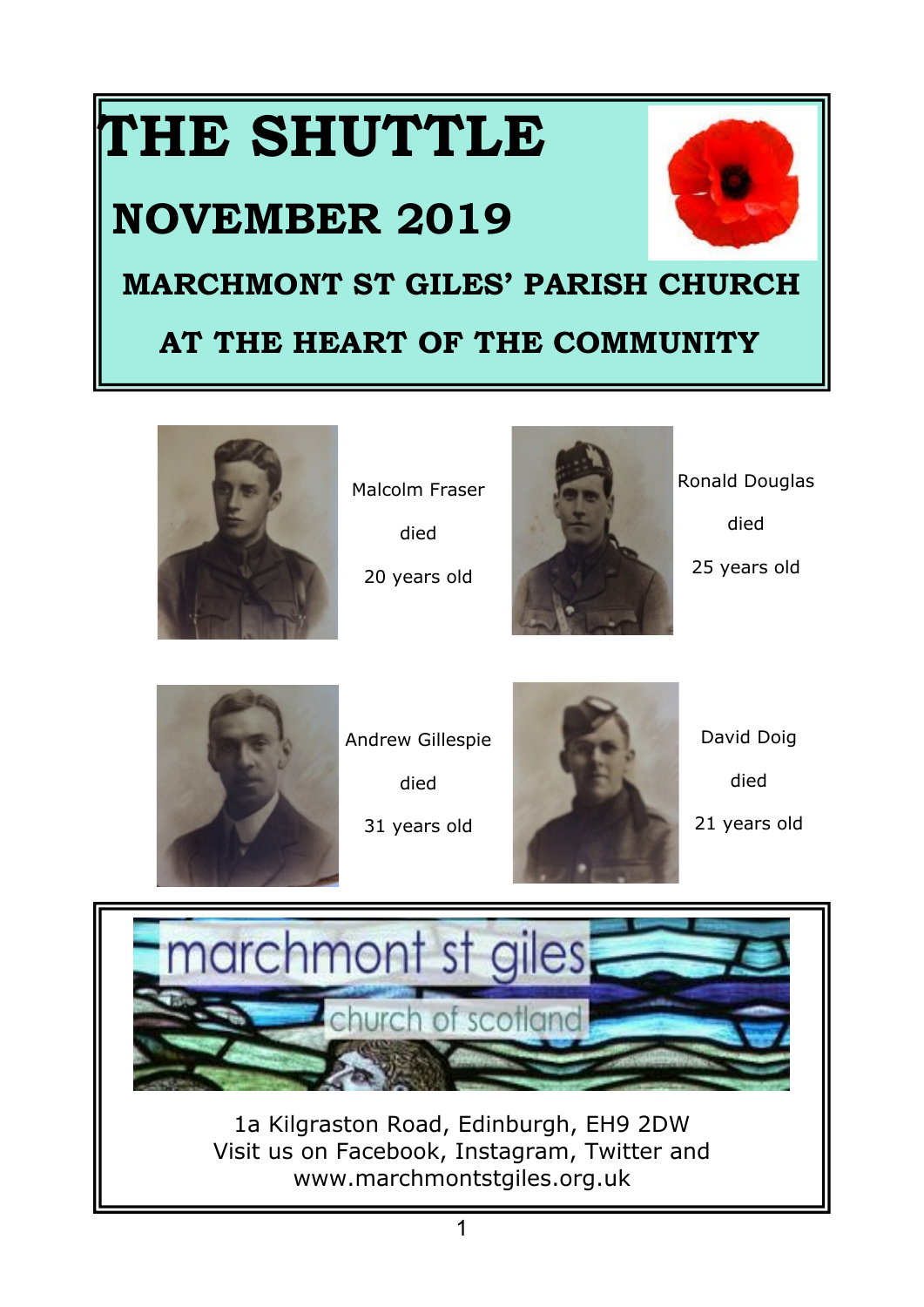# **Meeting Matters**

#### **Every Saturday**

10 - 12pm Morning Coffee

#### **Every Monday**

2 - 4pm The Lighthouse Group

#### **Every Tuesday**

10.00 Prayers & Reflection South Transept

#### **Every Wednesday**

12.30 Butterflies Plus - Lunch for the Over 60's

#### **November**

- 10 9.50 Junior Church<br>10.30 Service of Ren
- Service of Remembrance
- 17 9.50 Junior Church
	- 10.30 Morning Worship
		- 6.00 Teens Meeting
- 19 7.30 Guild Bettina Hather
- 21 12.00 Neal's Yard Pop Up Sale in Cafe<br>24 9.50 Junior Church
- 24 9.50 Junior Church
	- 10.30 Morning Worship
	- 11.30 Flower Convenors in St Giles with flower calendar
	- 2.00 Cork & Cask Wine Fair
- 25 2.00 MSG Walking Group Blackford Hill Craigmillar GC
- 27 10.00 MSG Cares

December

- 1 9.45 High-Lites
	- 9.50 Junior Church
	- 10.30 Morning Worship
- 2 7.30 Kirk Session
- 8 9.50 Junior Church
	- 10.30 Morning Worship
		- 2.00 Blue Service<br>9.50 Lunior Churc
- 15 9.50 Junior Church
	- 10.30 Service of Nine Lessons and Carols Last date for handing in gifts for children
- 22 9.50 Junior Church
	- 10.30 Nativity

#### **Front Page**

The photos on the front page are taken from an exhibition by Chris Stewart on some of the men and boys whose names are on the War Memorial from Warrender Park church.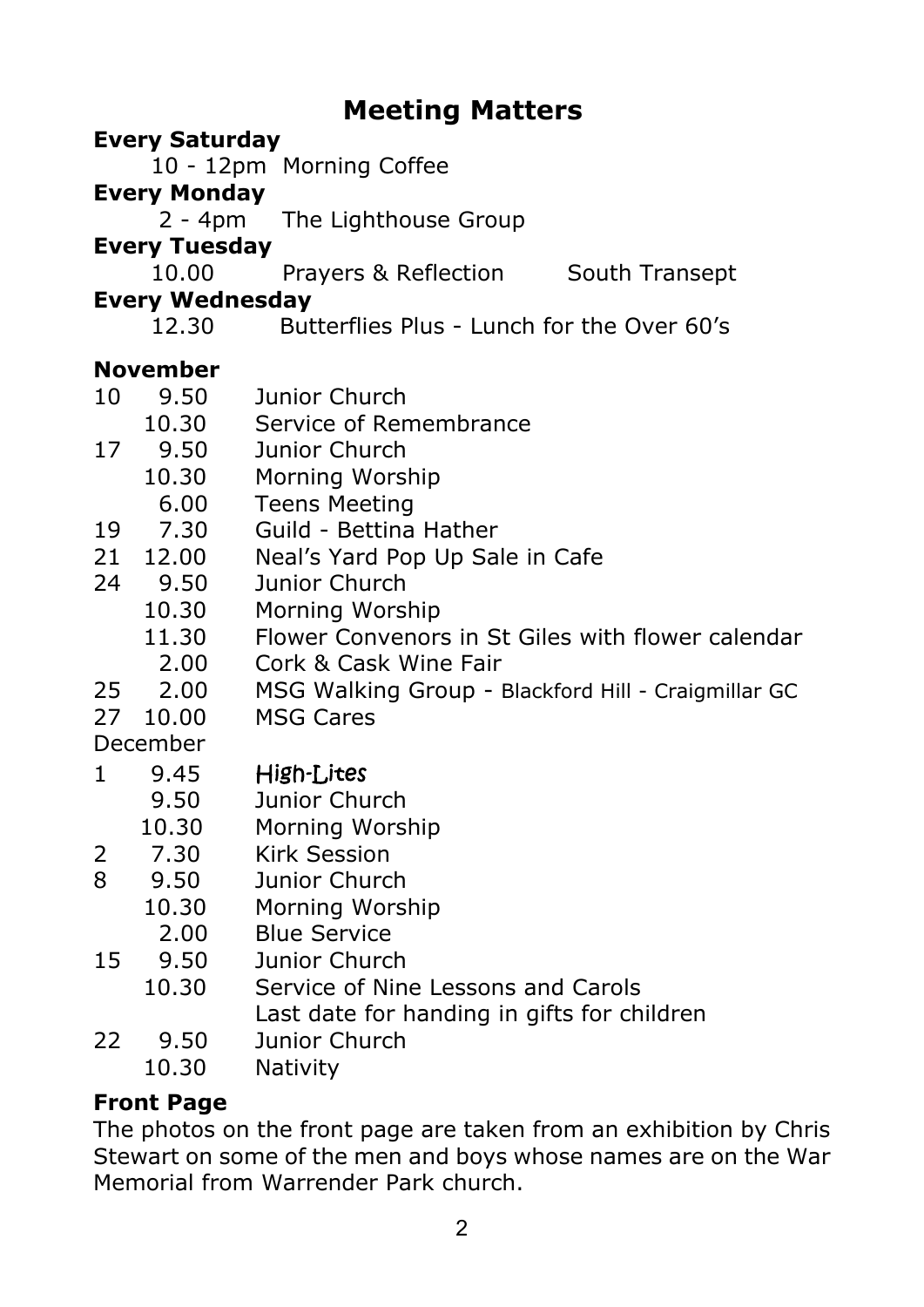# **Reflections**

*O that my words were written down! O that they were inscribed in a book! O that with an iron pen and with lead they were engraved on a rock forever!*

*For I know that my Redeemer lives, and that at the last he will stand upon the earth; and after my*

*skin has been thus destroyed, then in my flesh I shall see God, whom I shall see on my side, and my eyes shall behold, and not another. My heart faints within me!*

 *Job 19:23-27*

Eleanor Roosevelt described the Diary of Anne Frank as "one of the wisest and most moving commentaries on war and its impact on human beings that I have ever read." The diary has spoken to many adults and I suspect even more children down through the years since it was first published in the 1950s. Her incarceration, hiding from the Nazis with her family, is one of those primary sources which instil the reality and horror of the Holocaust and allow the readers to enter into a world which most people, fortunately, will never have to encounter. They also speak to us of the consequences of humanity extremism and why we should always oppose views which demean and scapegoat the other.

Both of my children, like the 1.2 million who visit Anne's home each year in Amsterdam, have experienced the all too human stories they heard and they saw there as part of a school trip. When we get our children to engage with how far humanity can fall and use others for their own political ends, then there is a light in the darkness for the future.

75 years ago Ria Plate also lived through that dark winter, known in Holland as the Hunger Winter. By that point in the war the Gestapo were hunting down the Jews who were hiding in the homes of Dutch people. Anne and her family were discovered in August and around the same time, Ria's parents were betrayed and her father sent to Auschwitz and the Cohen family, whom they had hidden sent to Belsen and Dachau. That winter both Ria and her mother survived, and like many other people ate tulip bulbs to survive.

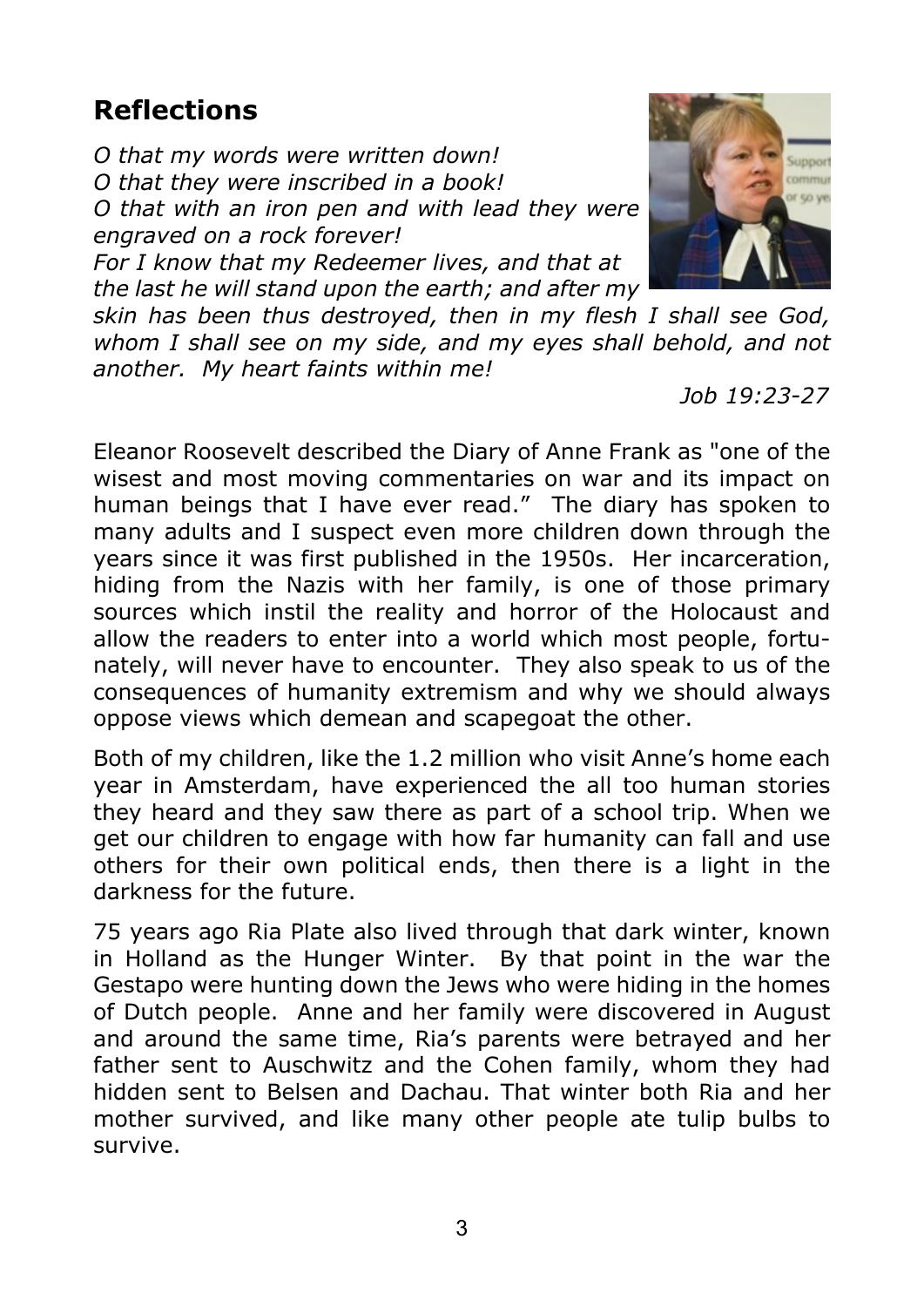It is almost unimaginable what that must have been like; not knowing where your next meal was coming from and also not knowing if you would ever see your husband and father again. That is why as individuals and as communities, doing nothing in the face of intolerance and bigotry and extremism is not an option. When we hear our politicians, the ones whom we have elected, engage in language and aspirations that are unacceptable, then it is for us to say enough. That goes for those who use social media to perpetuate slurs and threats of violence. We must not sleep walk into a situation where the violent word and the violent action is condoned or even expected.

Diaries tell us so much; they allow us into someone's world and cast a light on both the good and the bad, but let us not live through another time when we have to read the diary of a child informing us of the depths that humanity can descend to.

At this time of Remembrance let us commit ourselves to beat swords into ploughshares and spears into pruning hooks, where nation will not take up sword against nation, nor will they train for war anymore, as Isaiah says. Remember the armed service personnel, but also the children and the parents and the grandparents of every side and none, whose lives were lost and who still speak to us down through time in their words and their memories.

# Karen K Campbell

#### Dr Moffat shares her father's story

A special insert comes with this issue of The Shuttle based on conversations with Dr Margaret Moffat whose father served in World War 1 and with distinction. A trench constructed at Gordon Highlanders Museum in Aberdeen has been named in his honour.

#### **General Election 2019 Vote for ???? Your next MP X**

Plans are underway to host a 'Hustings' at Marchmont St Giles' before the upcoming election on the 12<sup>th</sup> December. All candidates in the Edinburgh Southern constituency will be invited to attend to promote the policies of the party they represent **and** to answer questions from the voters.

Please come along and hear what your prospective MP has to say. Posters will be available soon with more information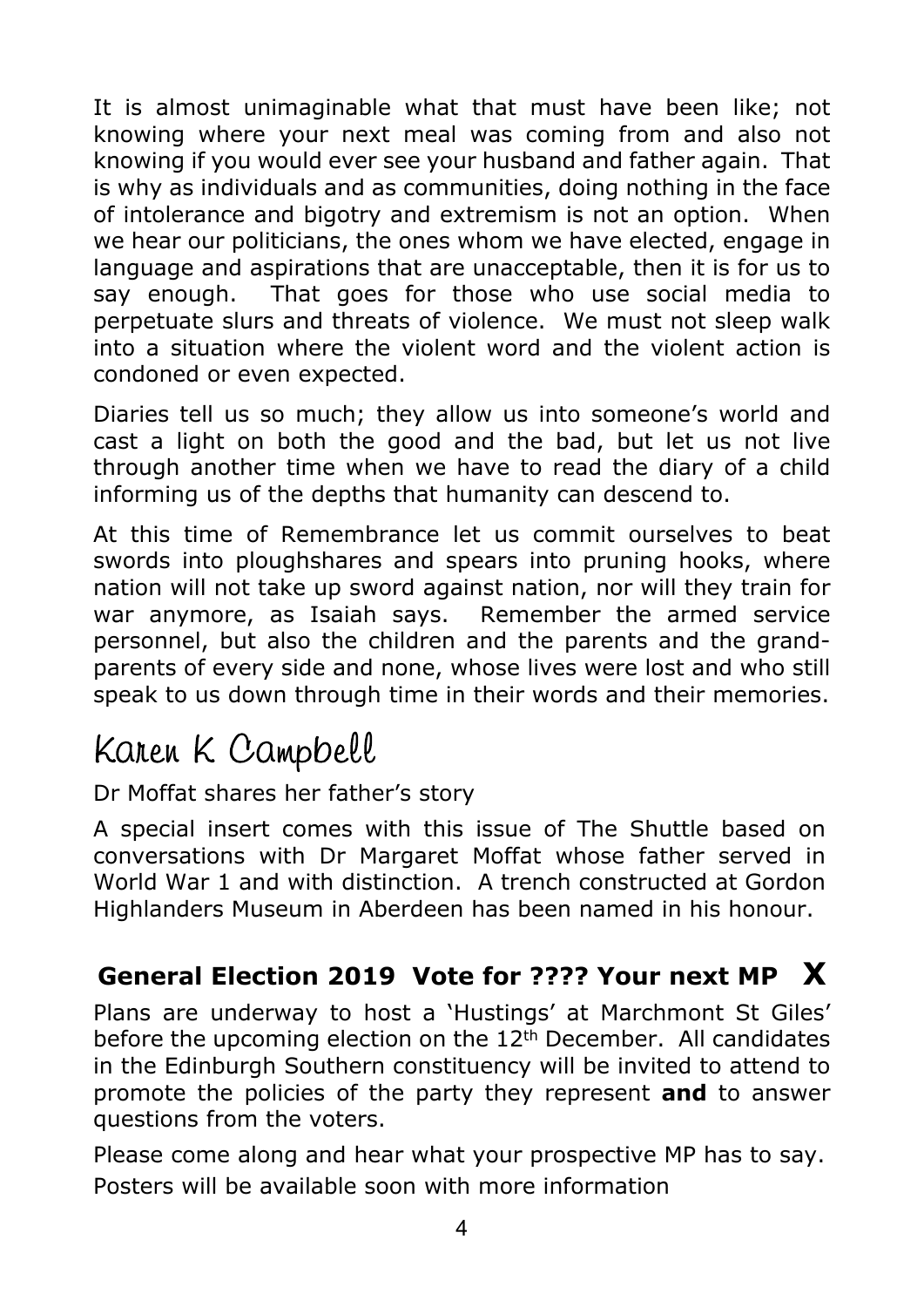# **DONALD CASKIE -THE TARTAN PIMPERNEL**



A Church of Scotland minister who helped prisoners of war escape a hilltop fort through a sewer system has been honoured in France. A memorial plaque to mark the heroic exploits of Rev Dr Donald Caskie has been unveiled at Fort de la Revere near Nice.

Rev Dr Donald Caskie was the minister at the Scots Kirk in Paris when the Second World War broke out. He and his associates in the Resistance orchestrated the daring escape of RAF airmen under the noses of German soldiers and spirited 36 of them back to Britain in a submarine.

Known as the Tartan Pimpernel, Dr Caskie, a crofter's son from Islay in the Inner Hebrides, helped save more than 2,000 men during the Second World War. The plaque at the former military fort, which is located 2,283 feet above the village of Eze, was installed by an organisation called Le Devoir du Memoire which honours those affected by the war.

The minister's nephew, Tom Caskie, attended the unveiling service along with around 100 people, including local dignitaries, and said he was "bursting with pride." The Edinburgh man said: "The memorial is simply wonderful and it was very emotional to see Uncle Donald honoured in this way and seeing the Saltire on display. "He was a hero of the Second World War and is still remembered with affection for his time as the minister of the Scots Kirk in Paris and the things he did with the Resistance to save thousands of lives."

Mr Caskie and his brother, Gordon, were presented with a commemorative medal to mark the auspicious occasion on 19 October. The event featured Highland dancing, Scottish songs including a performance of the 'Ballad of Donald Caskie' by Paisley school teacher, Gordon Whyte.

Dr Caskie, whose codename was Monsieur Le Canard – Donald Duck – was leading the Scots Kirk in 1940 when the Germans invaded Paris.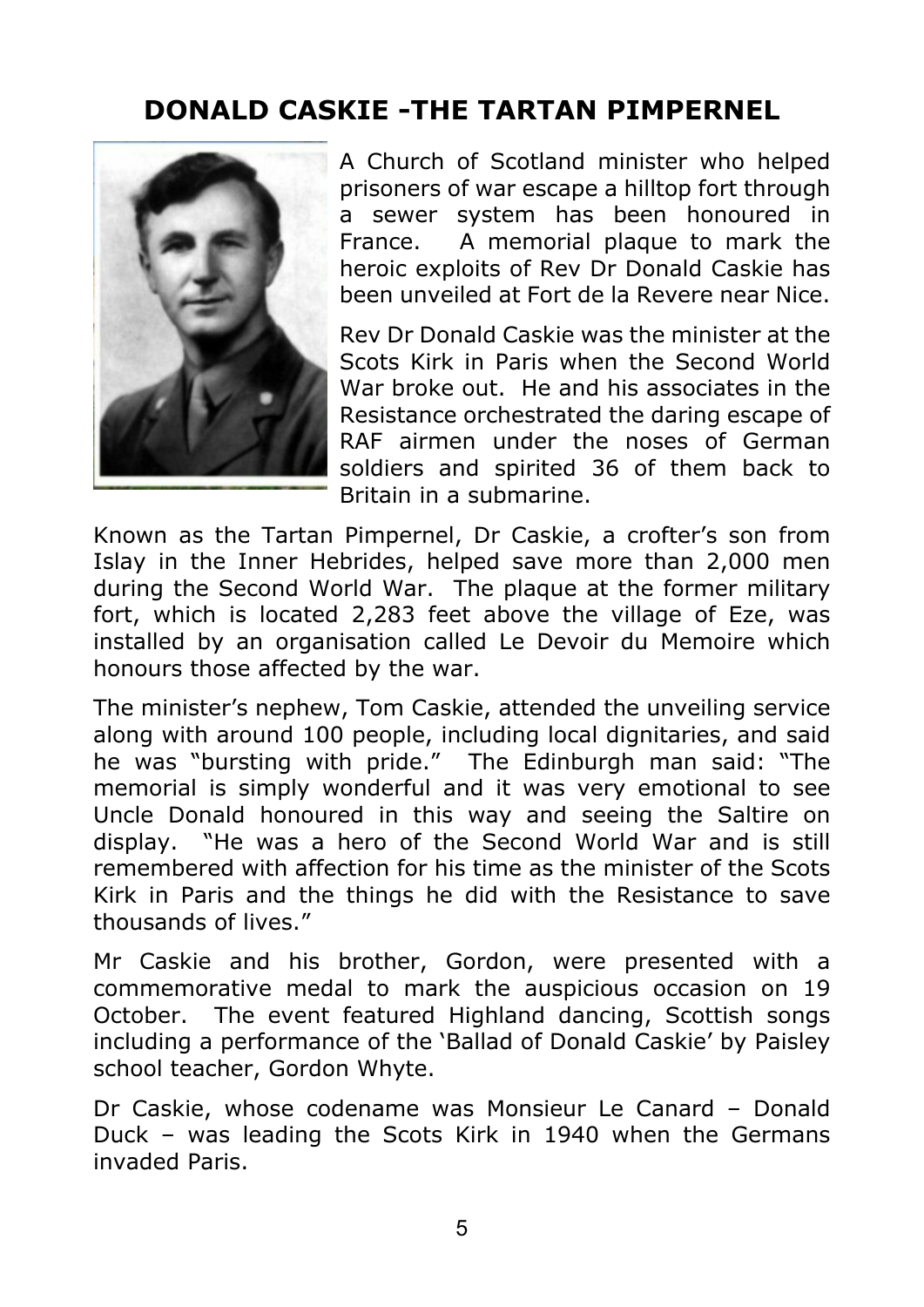He refused to return to Scotland and fled to Marseille instead and ran a Seaman's Mission, living a double life and passing the close scrutiny of the Vichy Police, and helped British and Allied soldiers to freedom across mountains into Spain.

Dr Caskie was eventually recruited by British Intelligence officers and was told that his mission was the last link of a chain of safe houses that they had set up, which stretched from the beaches of Dunkirk in northern France to Marseille in the south.

The story of how he helped liberate prisoners from Fort de la Revere in 1942 is outlined in his book, The Tartan Pimpernel, which is described as "more thrilling than any adventure story".

Dr Caskie was officially acting as a chaplain to the PoWs and one day he discovered an opening to a sewer behind a large bush near the fort. He passed the information to his Resistance contact, General Sir Albert-Marie Guerisse who was code-named Pat O'Leary. Dr Caskie wrote that the entrance to the sewer inside the fort was in the boiler house and within 90 minutes, 36 men had escaped. "Another 22 men followed them, each ready to take his chance on making a solo getaway. Still more would have escaped but for a tragi-comic miscalculation involving a fat man, a squadron leader from the RAF, who got stuck in the tunnel. The poor man struggled furiously to get through the aperture and succeeded only in becoming more tightly wedged. Fourteen of the solo escapees were recaptured, eight got clean away. Not one of the submarine passengers was lost, all returned to England to continue the fight.



Dr Caskie's medals are now on display at Kilarrow Parish Church, the Round Church, Islay. An exhibition, which includes Dr Caskie's Gaelic Bible, is on display at the Scots Kirk and a large wooden cross gifted to the minister by George Watson's College in Edinburgh hangs on the wall."

Rev Jan Steyn is the current minister at the Scots Kirk and is passionate about ensuring the Tartan Pimpernel's memory never fades.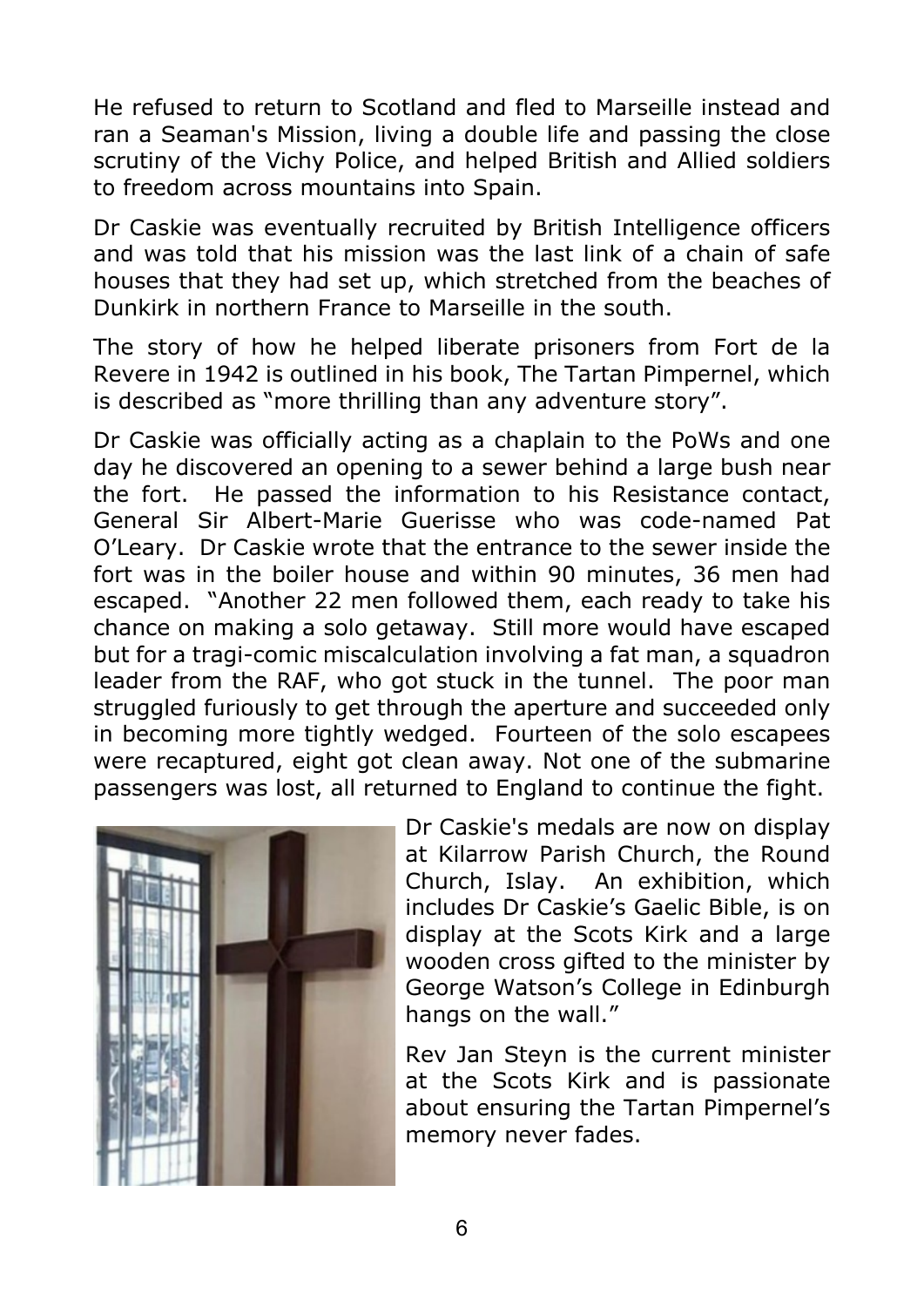# **WHAT'S ON AT MARCHMONT ST GILES'**



Two new groups have set up at Marchmont St Giles'. The Lighthouse Group, a games afternoon for the over 70s, runs from 2-4pm every Monday. There's quite a collection of games; Scrabble, Monopoly and many more. Everyone from Marchmont community and beyond is welcome to come along.

MSG Cares is a group on the last Wednesday of each month at our church centre for those who have been bereaved, recently or a while ago.

Dalgety Bay Parish Church have supported people in their congregation and the wider community who have been bereaved, in a



monthly group over many years. A member of MSG congregation visited the group and said of it, "The support for each other, with a good balance of talking, listening, silence and laughter, made me feel at ease. I left feeling less alone with my grief and that I'd been with people who understood."

Marchmont St Giles' now offers the same space for people in the church and the wider community to come along to talk or be silent, laugh or cry, feel supported and give understanding support to others.

#### **News From The Guild**



On 5th November, Patricia Keppie will be coming to speak to the Guild about the Commonwealth War Graves, and on the 19th November, as our "Let's talk about..." evening, Bettina Hather will give us some insight into her work with Inter-generational Ministry as part of her job as our Children & Families Worker.

This will be our last meeting before the Christmas ones already!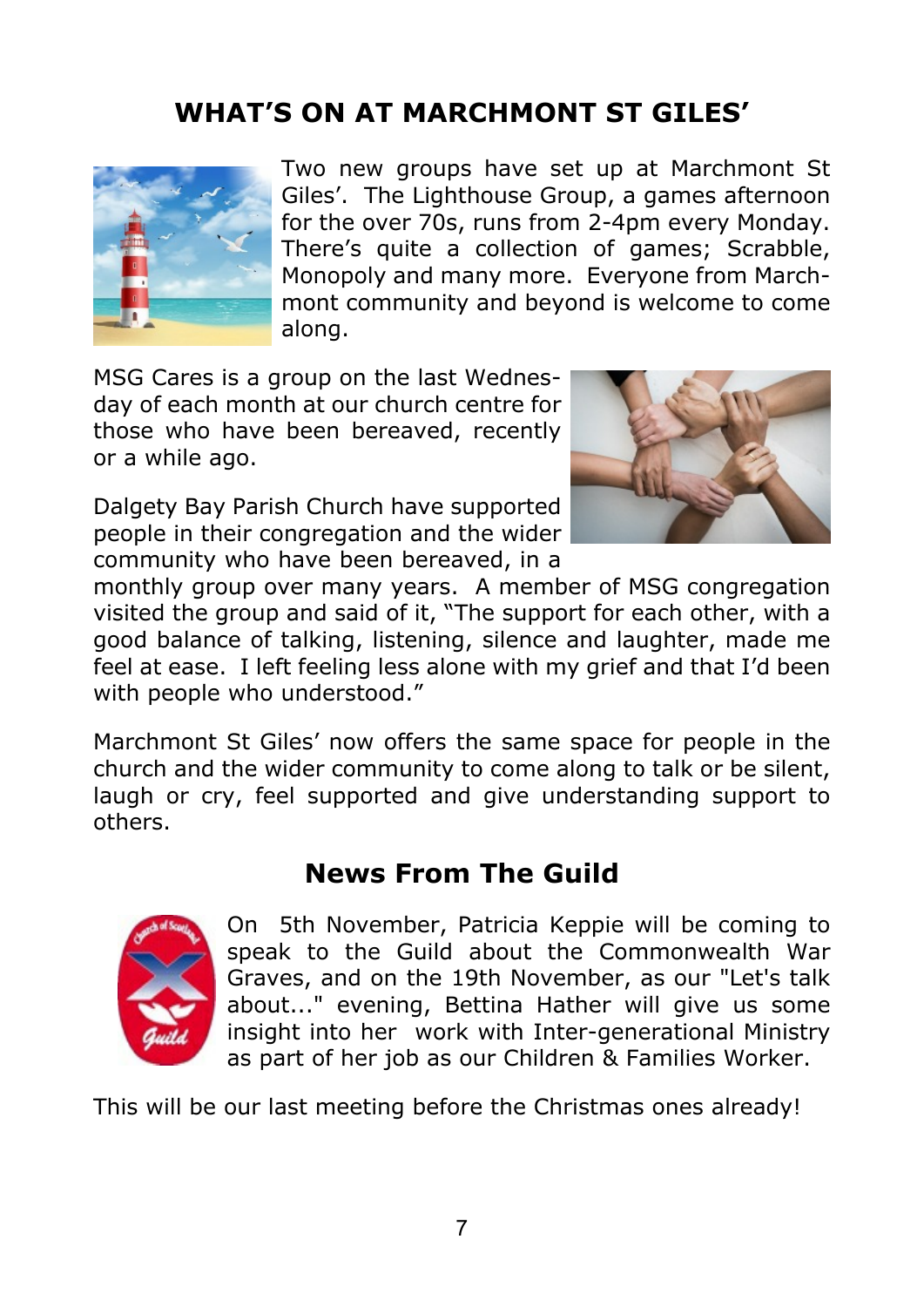# **CHURCH FAMILY & PARISH NEWS**

Congratulations to the Edinburgh Acting school, who are based at MSG, on a hugely successful performance of the thought provoking "EGGSHELLS". Stephen James Martin, director of the school, included us in his thanks "For always providing us with our safe space for us to develop and experiment"

**Farewell to Marchmont Playgroup** as it merges with Holy Corner Playgroup. This is due to severe problems in getting qualified leaders without which they could not operate. Many of you will have fond memories of our children attending playgroup and having a couple of hours to yourselves and it is with a sense of sadness on one hand but also delight that they will continue to offer a gentle introduction into the world of education for many little ones. Marchmont Playgroup was originally set up by the church approx 50 years ago as there were no facilities in the area at that time.

#### **We give thanks for the life and service of:**

May Reid, a member of the congregation, who died on the 15th July 2019.

Mr Ian Smith, son of Joan Smith who died on the 28<sup>th</sup> October 2019. Agnes (Dissie) Williamson, a member of the congregation, who died on the 27th October 2019.

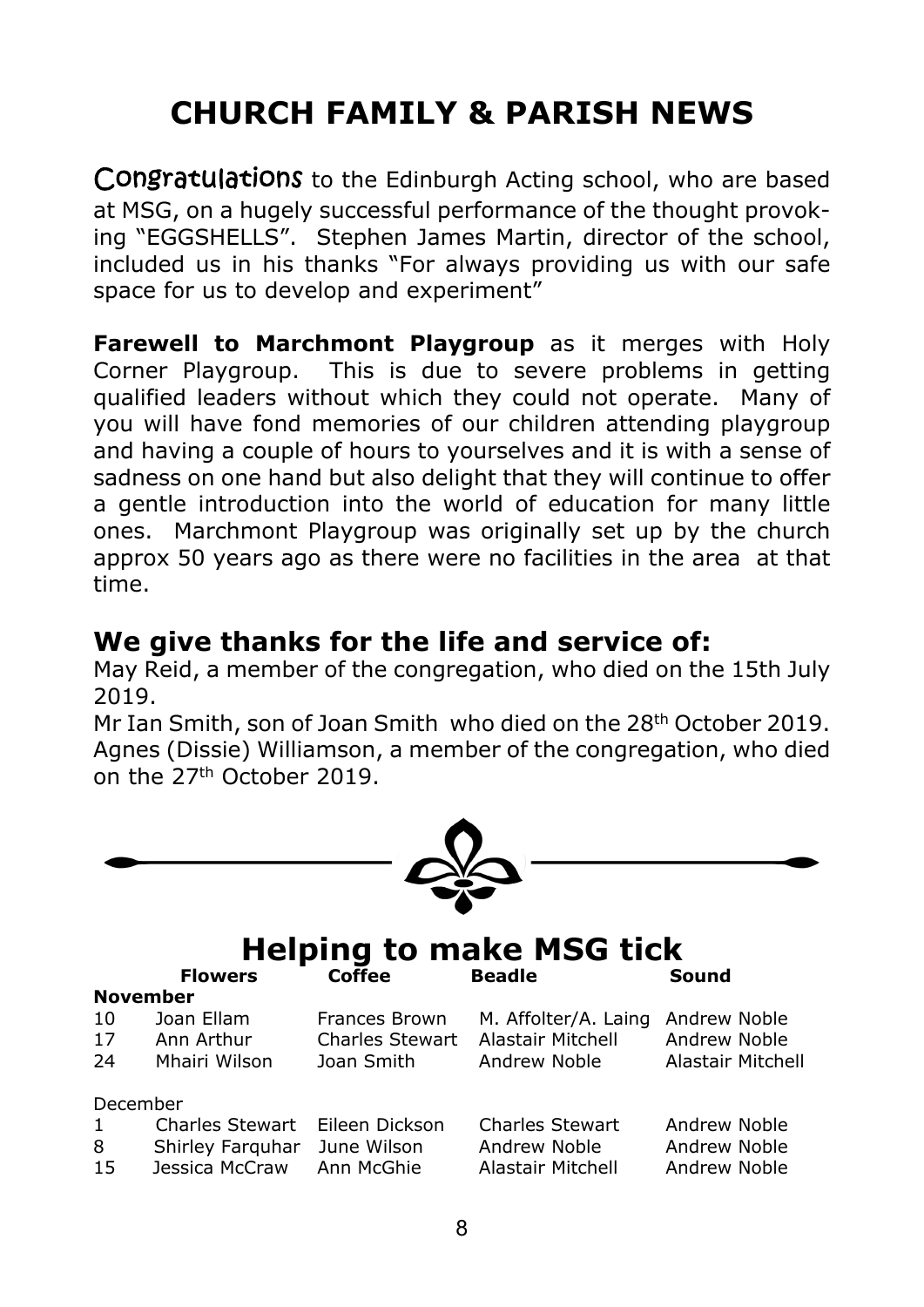# **Development & Fundraising News**



#### *Behold! There is light*

There was great excitement when a sample of our new lights for the church was hung up and switched on. The general reaction was "WOW, where are my sunglasses?" Fortunately they are dimmable as it will take time to get used to this level of light. There also different mood effects which will enable different ambiences to be created. You will be able to see them in action over the next few weeks.

The first batch of chair samples are due to arrive on the 9<sup>th</sup> November and we should have a date for the delivery of the second batch by then. You will be asked to score them out of 10 in various categories to help the Committee decide which is the best option for MSG. They will also be available for our user groups to try out as well as they will also use them (often more than the congregation do!)

Ruth Thomas has produced lots of lovely cards, posters and children's books and has very generously offered us a percentage of the profit for our fundraising efforts for which we are very grateful.

Lovely and useful little notebooks with pens are available for sale at £4 and would make very nice gifts for Christmas whilst filling the coffers for the development project.

Gift Hampers of home-made goods, mini Christmas cakes and lots of other home-made items will be available for sale from mid December.

Our bookstall is also doing well so why not have a quick browse and see what appeals.

Funding Applications are still going in but as some of them only meet every few months it could be a while before we hear from them.

So far this year we as a congregation have raised £4,059 with our local fundraising making a total of £29,125 over the last 3 years. We set ourselves a target of £100,000 as our part of the fundraising effort and are well on our way to reaching it.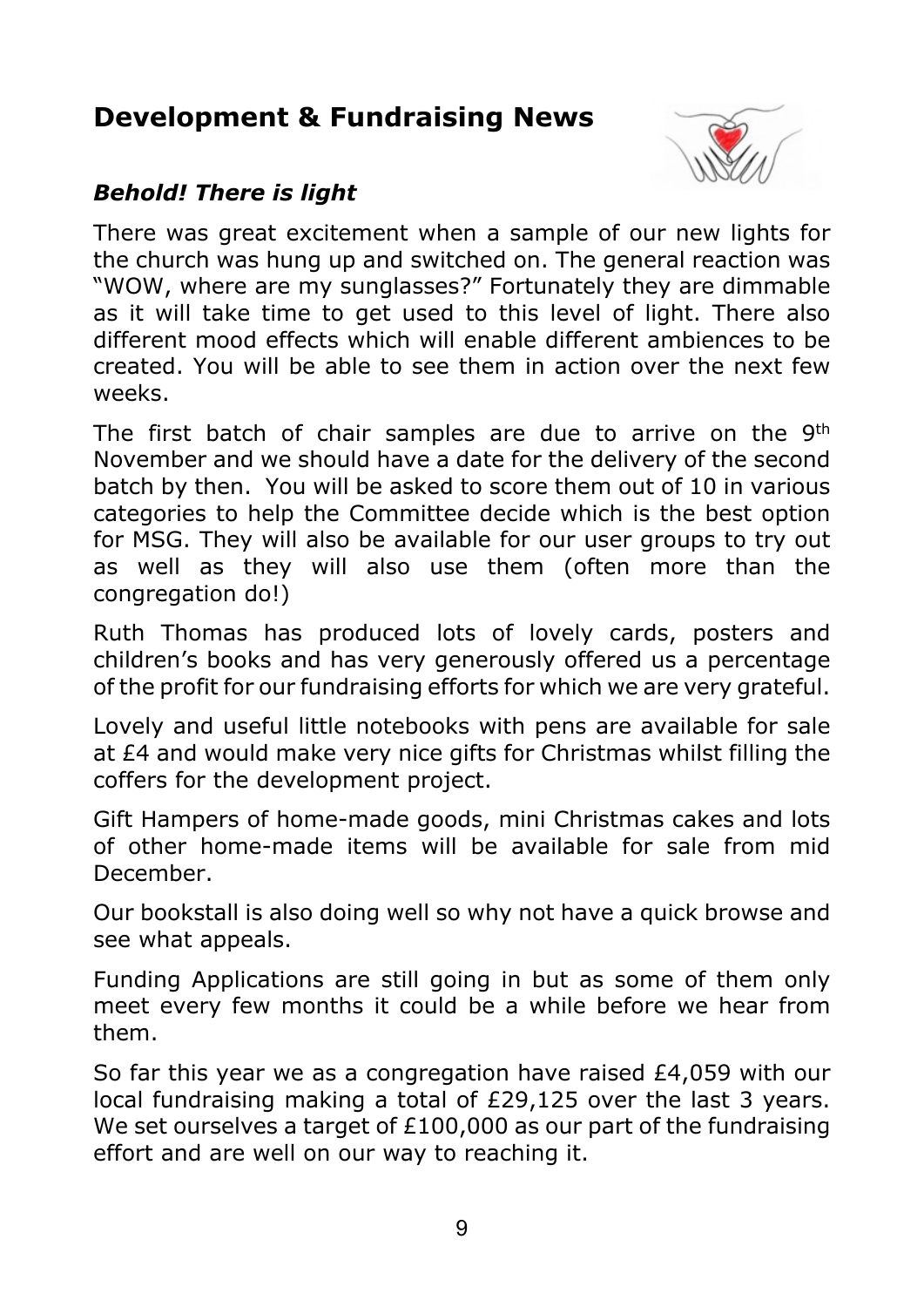#### **Family Focus November 2019**

**October Holiday Club:** we had a fabulous 2 mornings with Cecil the Sheep and friends exploring the stories of The Lost Sheep and The Good Samaritan. There were sheep mirrors, treasure bags, sharing sandals, pastry bandages, songs, games (including bandaging!) and our special guest, Godly Play storyteller, Katherine Taylor (one of our previous student ministers).

It was lovely to welcome back some friends we made during the summer holiday club and make new ones from other parts of the city and nearby. At least 4 people have put their names down for whenever we can arrange the next one!

Many thanks to all the volunteers and those that prepared ahead and supported us during it, either practically or with prayer. The cardboard tubes you all helped to collect became binoculars to find the lost sheep and the fabric pieces decorated our treasure bags! Here's to the next one!



**Sunday 17th November at 6pm for Teens;** Karen, Kate and I have been thinking for a while about a new venture for young people in our church and community to have some time together and 'with God'. We would like to invite our 'high-schoolers' / soonto- be 'high-schoolers' to a 'what shall we do / here's some of our ideas' evening on. It will involve food (possibly pizza), chat, sharing ideas and maybe watching a movie or testing out some media material. It is a work in progress!

Longer term it may be a monthly or weekly slot that may involve a mixture of basketball, music, video clips, food, chat or worship.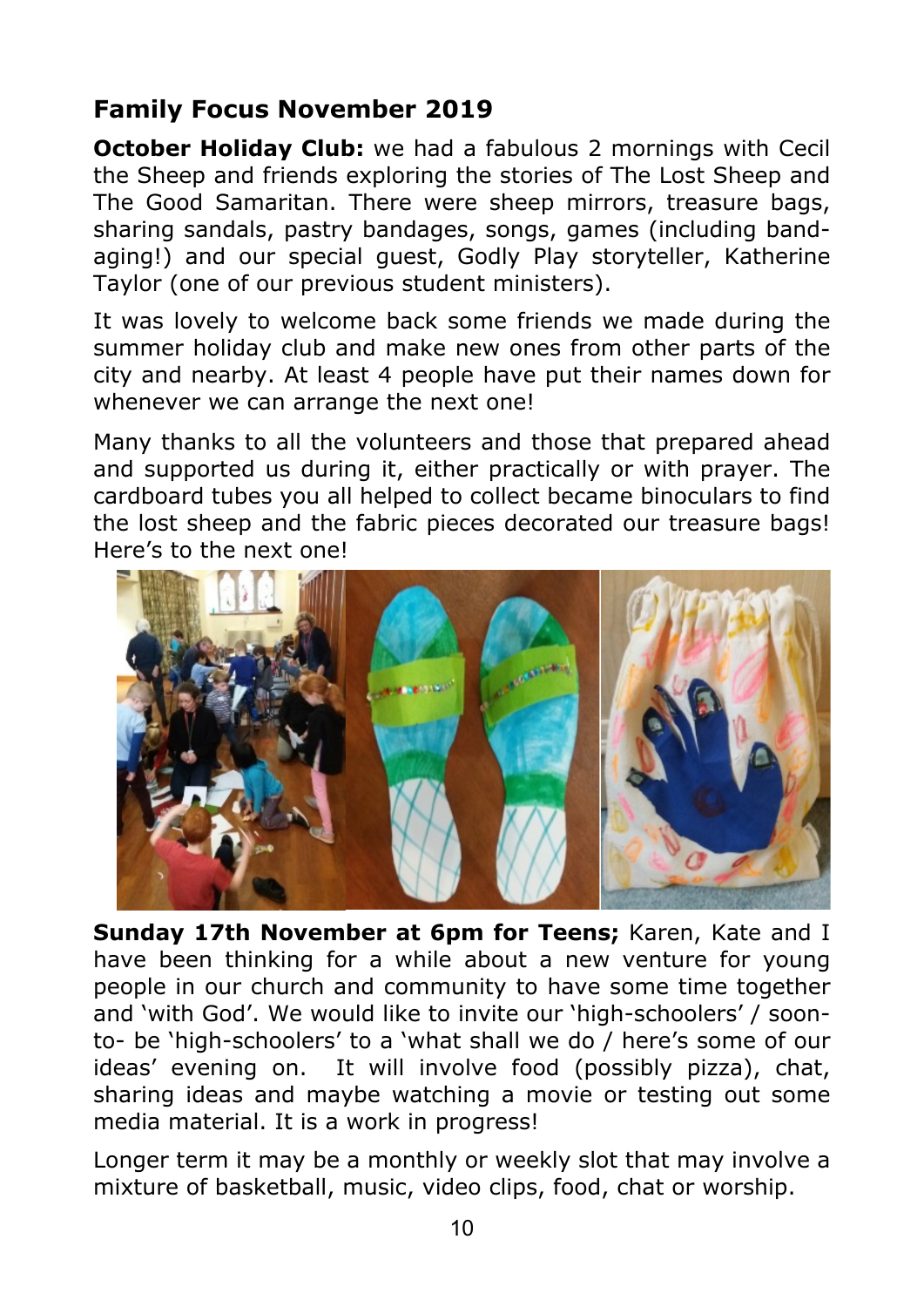It will mainly involve being with young people as they are, getting to know each other and find ways to explore faith and fellowship that fits for teens in Marchmont. So, come along, bring friends and tell us what you think! More information or to let us know you are interested (even if you can't make the date) or to say you are coming so we can plan for food, get in touch!

Plans for Christmas are now underway to include as many of our children, young people, church family and community as possible. Be ready, it's going to be fantastic!

**Bettina**

# **Fundraising Calendar from**

The High-Lites Group for teens who meet on the first Sunday of the month are putting together a calendar featuring All Creatures Great and Small. This will be available to buy very shortly and all proceeds will go to our fundraising efforts for the development. Please support our youngsters and their sterling efforts.



# **Christmas Gifts for Children**

Due to our Nativity & Gift Service being so close to Christmas it will be too late to distribute the gifts to the schools in Niddrie and Craigmillar as we did last year.



**Everyone** is invited to bring a gift and they need to be with us by December  $15<sup>th</sup>$  at the latest as the schools close on the 20th December. Therefore please bring in a **NEW** gift for a child and mark whether it is for a boy or girl and for which age group it is suitable.

The Head Teachers from these schools were so grateful and delighted at your generosity.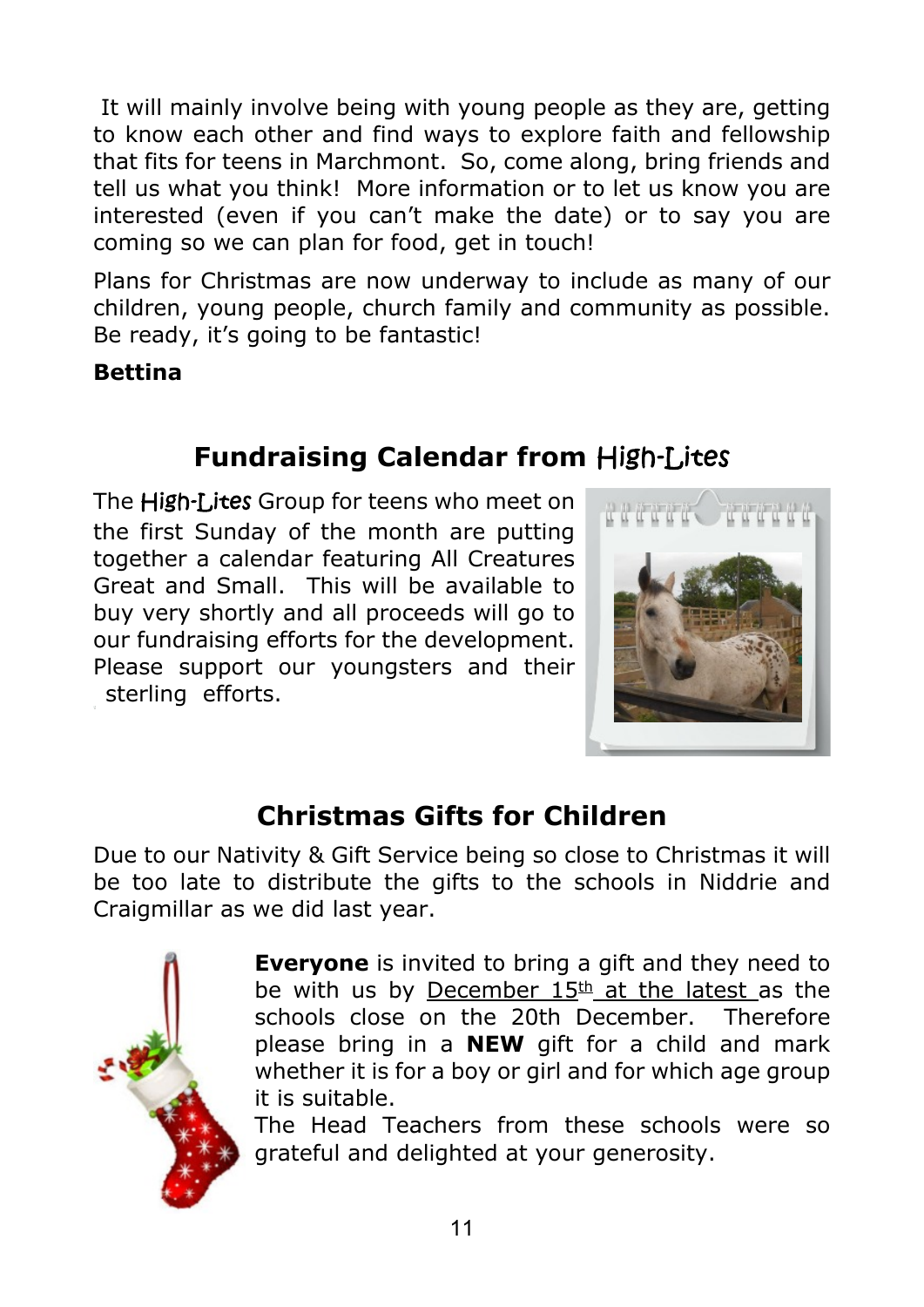#### **MARCHMONT ST GILES WALKING GROUP**



Want to get fit and get out and explore our local neighbourhood? Then why not came along and join the MSG Walking Group.

The walks will take place on the last Monday of every month, weather dependent, and will meet at the church at 2 pm. The 5, 24 or 41 buses will take us to various places of local interest ranging from Blackford Hill, Portobello, Hillend, Cramond, Bonaly and

the Royal Mile. The walk will take approx one hour - just walk at your own pace and (surprise, surprise) will end up in a designated cafe or restaurant for afternoon tea, coffee or whatever takes your fancy.

A full calendar is in place with the first walk taking place on Monday 25<sup>th</sup> November at 2 pm and will be to Blackford Hill ending up at Craigmillar Golf Clkub for coffee. There is no charge per se apart from bus tickets, unless you have a bus pass, and also for your coffee/afternoon tea.

Please be aware that you must take full responsibility for your own safety therefore please wear suitable warm clothes and walking shoes and it is suggested that you do not carry handbags etc to make it easier to walk properly. You are very welcome to bring a friend and why not take a camera to capture some of the best views in Edinburgh.

We look forward to seeing you on Monday 25<sup>th</sup> November at 2 pm and the 41 bus is due at 2.05pm - why not come along early and have a coffee or lunch at Butterflies.

Contact Sandie Christie on 623 0119 preferably before 11 am preferably if you are interested - several folk have already signed up and the more the merrier.

*The second walk will take place on the 30th December and will be around the Cramond foreshore which can be reached by the 41 bus.*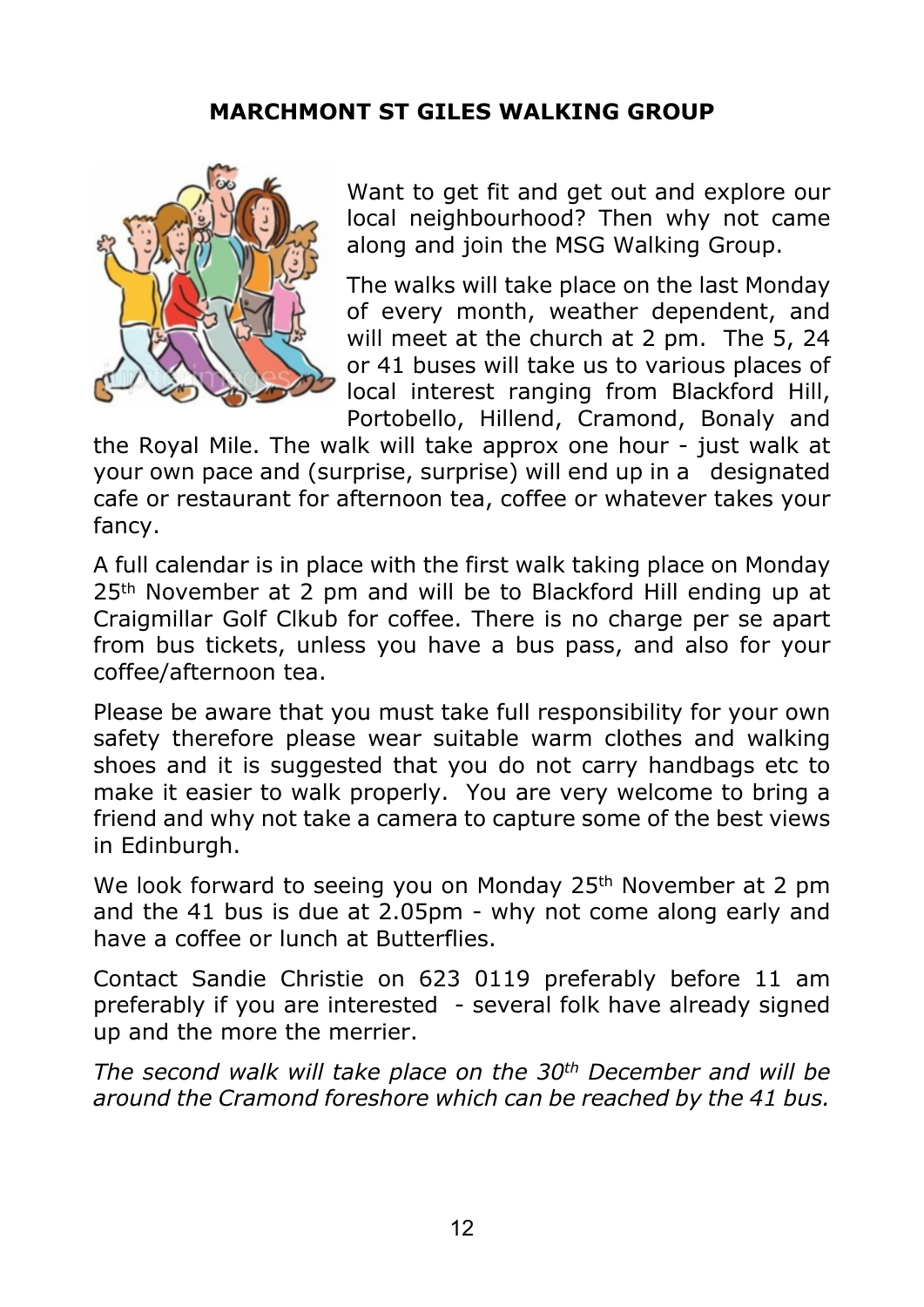# **Walking Group Calendar 2019/2020**

## **Monday Meanders**

# **2019**

25th November - Blackford Hill - Craigmillar Golf Club - 41 Bus

30th December - Cramond Foreshore - 41 Bus

# **2020**

27th January - Hermitage of Braids - Braid Hills Hotel - 41 Bus

24th February - Blackford Pond - 41 Bus

30th March - Portobello - Beach Cafe - 42 bus

27th April - The Royal Mile - Parliament Cafe - 41 Bus

25<sup>th</sup> May - Hillend Ski Slope Cafe at Ski Centre - can take cable car up to top for great views - 5 Bus

29th June - Botanical Gardens - Cafe in gardens - 24/27 Bus

27th July - The Mound & Princes Street - The Dome - 41 Bus

31st August - Bonaly Reservoir - 2 Buses

28th September - Middle Meadow Walk - George Square and Edinburgh University Union

Details of each walk will be in The Shuttle and Intimations regularly and many thanks to Sandie for all her hard work in planning these outings.

No doubt you will earn your coffee and cakes so no need to feel guilty about having a treat afterwards.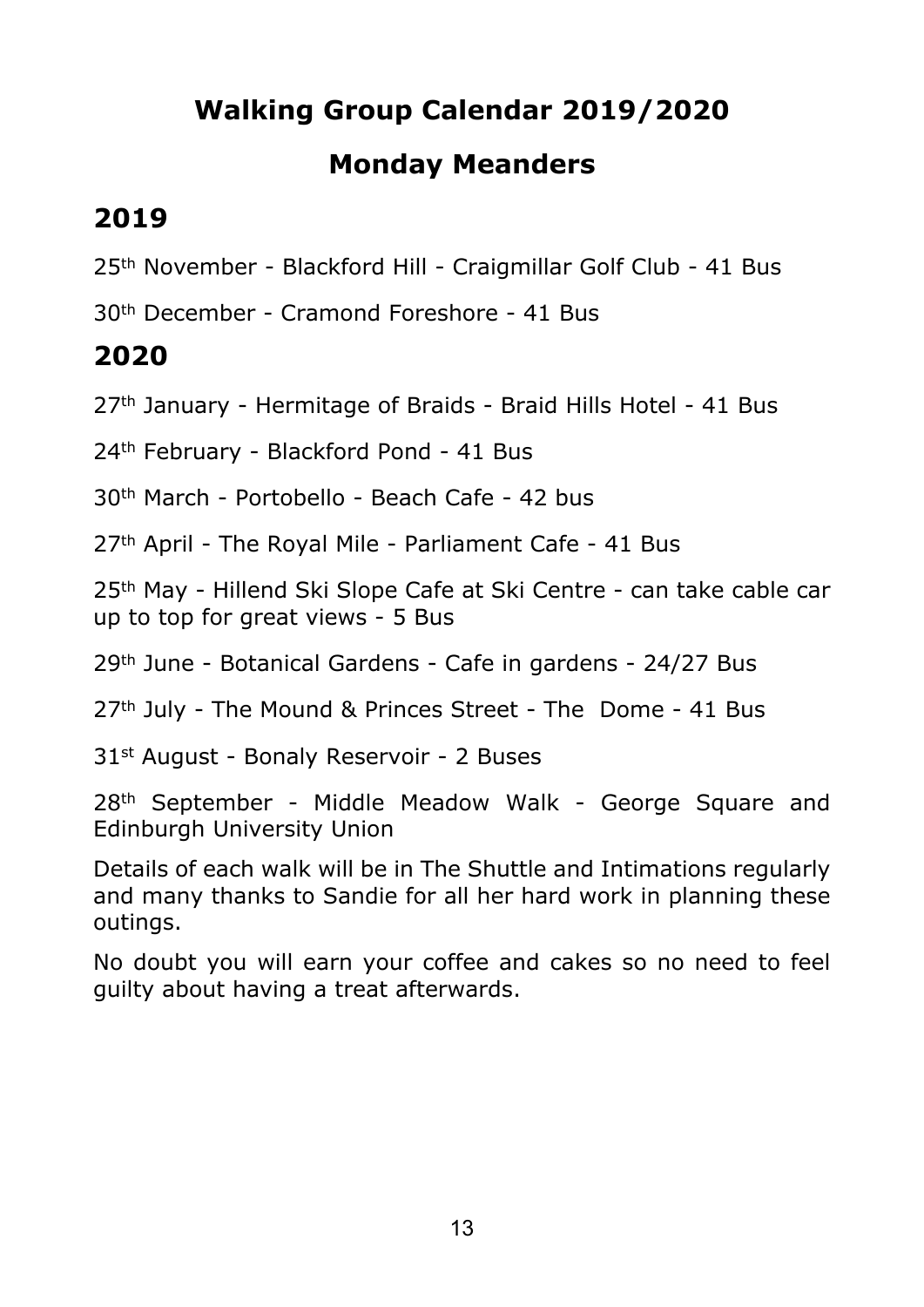# AROUND THE AISLES

**Butterflies Cafe** will be hosting a pop-up sale for Neal's Yard on Thursday 21st November. Come along and do some Christmas Shopping - there will be lots of lovely gift ideas ideal for the person who has everything!

**No more jam jars** are required at the moment as we have plenty. Thank you.

**Butterflies Plus Christmas Lunch 2019** will be on Wednesday 18<sup>th</sup> December so please put the date in your diary. Bookings will commence at the beginning of December.

**The Nativity** will take place on Sunday 23<sup>rd</sup> December and Bettina would be very grateful if you could let her know your availability to help her plan scripts, parts and costumes.

**Thank you** to all those who helped create our new Poppy Banner in particular Judith Churchill for her sewing skills.

**Thank you** to all our Beavers, Cubs, Explorer Scouts, Rainbows and Brownies who have taken part in our Service of Remembrance The presence of the youth of our church organisations must add a determination that we should never forget the ultimate sacrifice previous generations made for us and that they should never have to face this in the future.

**The fabulous "Cork & Cask", one** of our local businesses, is holding a festive Wine Fair at Butterflies on Sunday 24th November from 3pm -7pm. Once again it is a pleasure to work with Chris Mitchell and his colleagues so get your ticket and come along and enjoy some festive fun.

**The Flower Convenors** would like to invite people to contact either of them if they would like to donate flowers and they will be in the St Giles Room after the service on 24th November.

They would also like to invite any "budding" flower arrangers to come forward, stressing that there are 8 on the rota so you would only be required to arrange once every couple of months.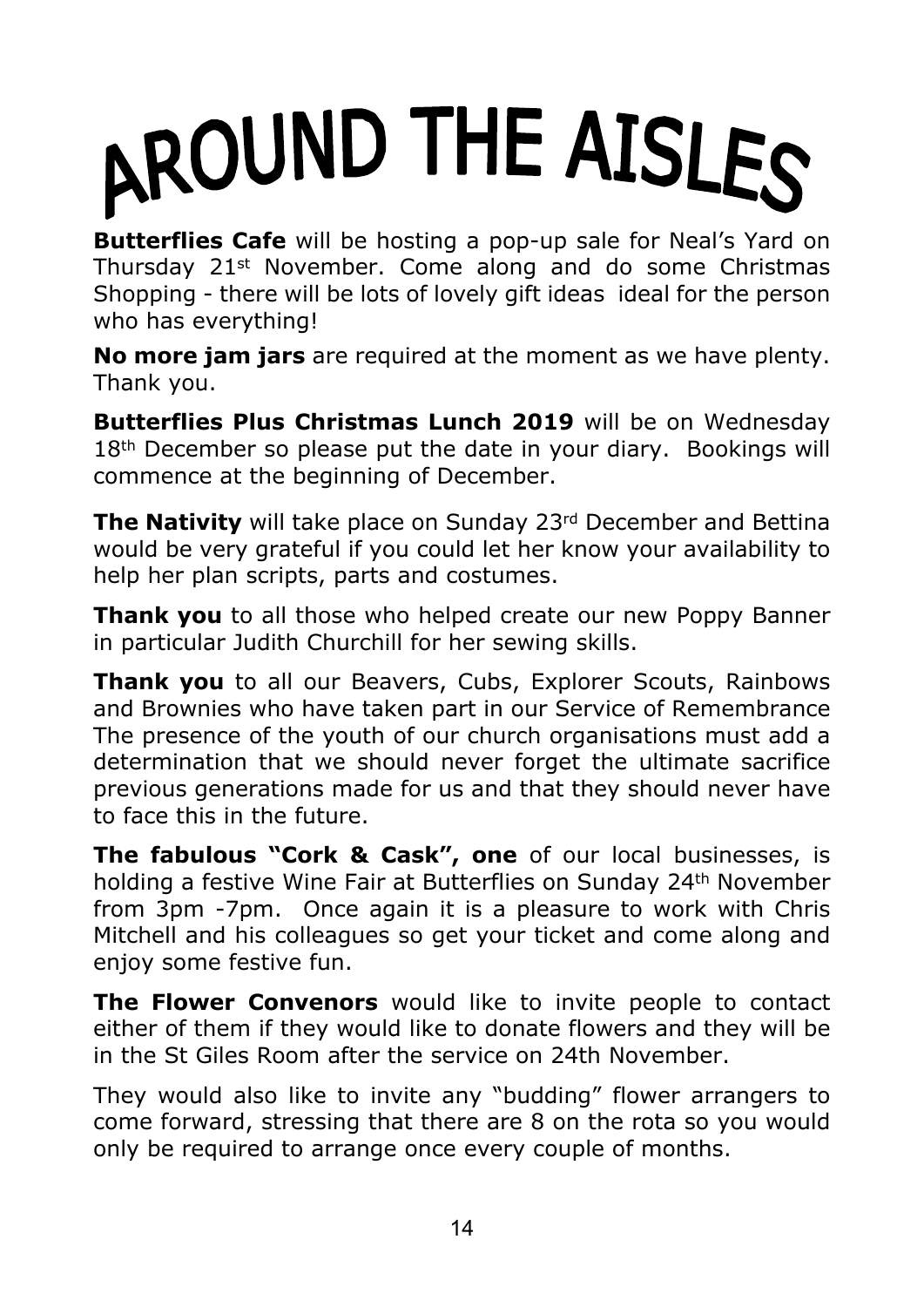

# **REMEMBRANCE BANNER**

Just outside of Ypres at a farm at Frezenberg lies a memorial where the Kings Own Scottish Borderers held ground on the first day of the Battle of Passchendaele

Two years ago I dedicated the memorial, which consists of a series of soldiers in outline, some Scottish, in iron. It is most effective.

The Poppy banner which has been created for Marchmont St Giles' has an outline of one of these metal memorials and shows a soldier with his kitbag on his back and his gun in hand.

Thanks go to the many people who helped create our piece of art to help us remember.

The banner will remain in place until the beginning of advent as do our wreaths for this period of remembrance.

Our silhouettes "There But Not There" will sit beside us in the pews to remind us of those who are no longer with us .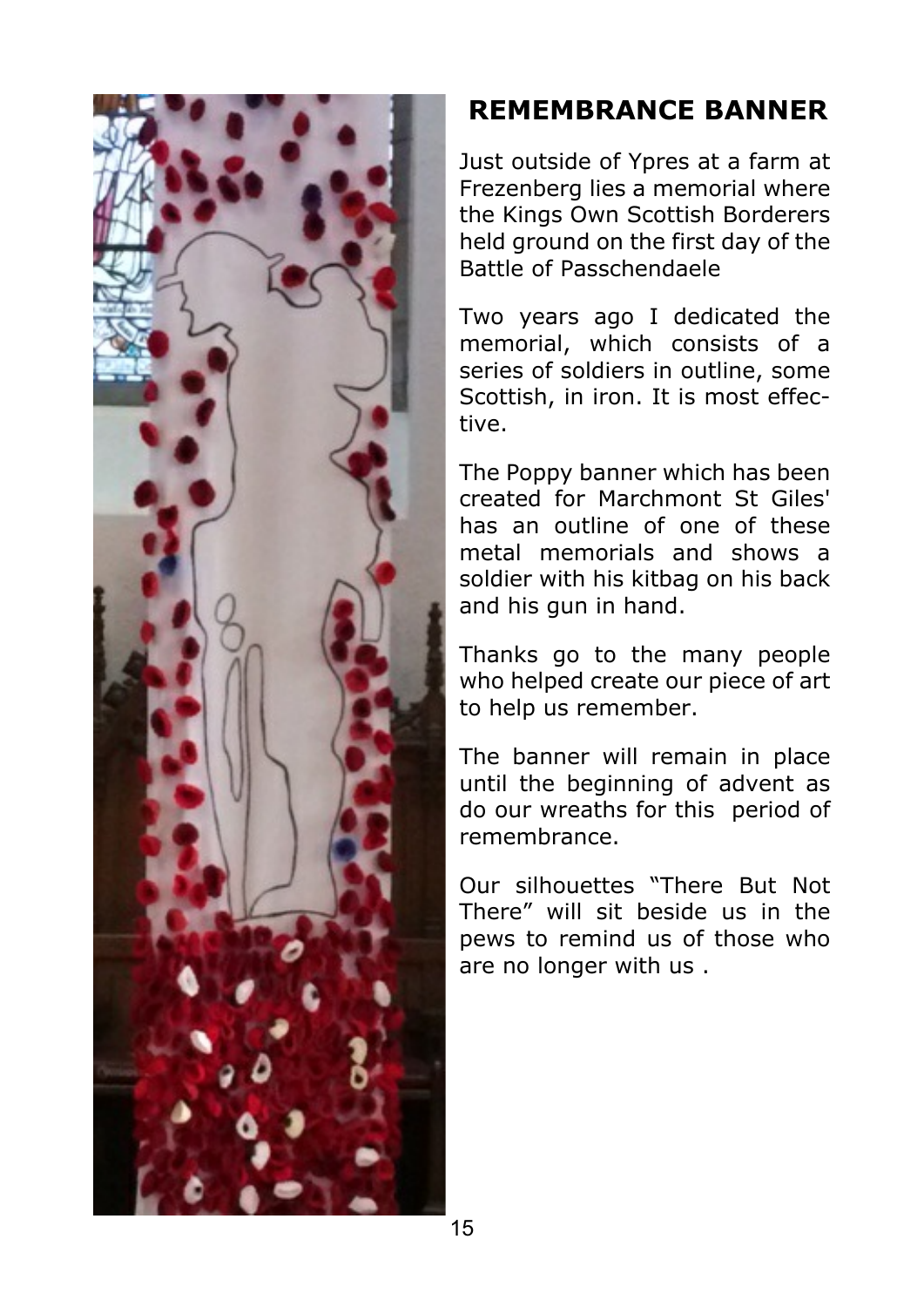# **HELP FOR HIDDEN DISABILITIES**

Not all people with hidden disabilities require assistance. But if you do, wearing the Hidden Disabilities Sunflower Lanyard discreetly indicates that you may need additional support or just a little more time.



Our Hidden Disabilities Sunflower Lanyard has been purposefully designed to acts as a discreet sign that the wearer has a hidden disability and requires additional assistance. It has become the established symbol for hidden disabilities in the UK and has been successfully introduced to several major UK airports, supermarkets, railway stations and sports venues.

Tesco and Sainsburys are among a huge list of businesses who are taking part in this project. Hidden disabilities can include autism, dementia, anxiety, sensory loss such as visual or hearing impairment. So if you are shopping or travelling by air or rail you can wear this lanyard and staff will know you might need extra support. You can tell them if there is anything you would like help with and they can ask you what they can do to assist.

# **A SERVICE OF REMEMBERING Sunday 8th December 2019 2pm**

 We acknowledge that Christmas is not a cheery time for everyone.

We create a sacred space for people living through dark times and to acknowledge that despite all the glitter and busy-ness that the first Christmas was one of uncertainty, displacement, loneliness and challenge.

The service is reflective, accepting and holds out healing and hope. Join us to find a place of peace and healing at this difficult time.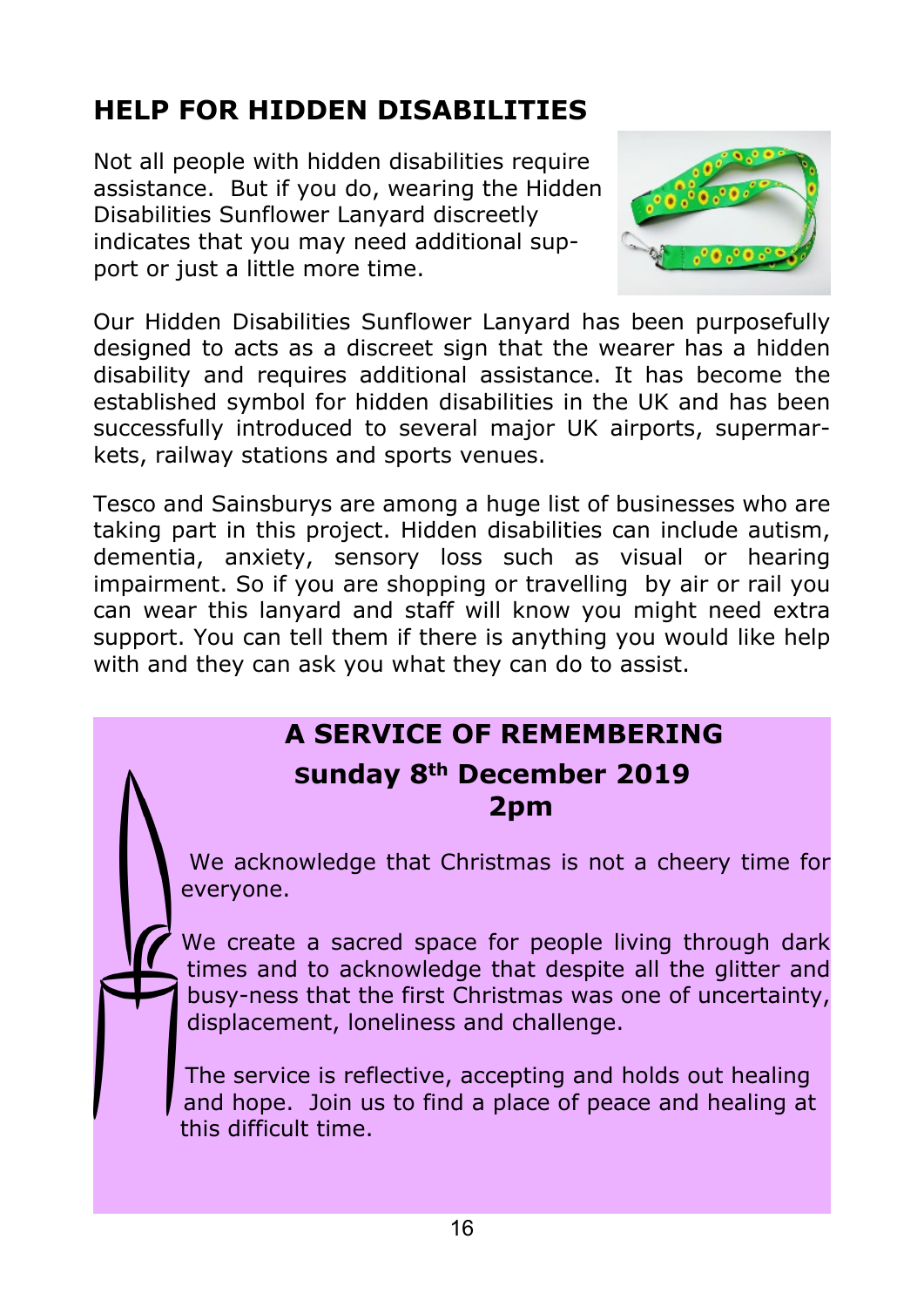#### **Phonelink**

**Phonelink** is a free telephone morning and evening check call service for over 65's funded by Edinburgh Health and Social Care Partnership. This service is available to anyone 65 and over who feels the need for a daily reassuring call and who lives in Edinburgh. The benefits of our service include:-

- · Reducing loneliness · Welfare Checks · Medication Prompts
- · Offer advice & signposting to other services available in your area

#### **How does Phonelink work?**

Phonelink operates twice daily, between 8am and 11am and 6pm to 8pm, seven days a week, 365 days a year.

Many of our clients live alone and rarely get visitors or leave the house. Loneliness and vulnerability can release feelings of worry that no one will know if they take ill or have a fall which can cause complete social isolation.

Our calls provide peace of mind and help tackle these issues by ensuring no one is left alone for long periods of time. In some cases, we are the only people that they speak to for several days. A daily reassuring call can provide people with a good start to their day. In some cases, we are the only people that they speak to for several days. A daily reassuring call can provide people with a good start to their day.

Our service can be accessed by self referral or by any Health Care Professional or provider for example, GP's, OT's, Community Nurses, Home Care Staff, Hospital based staff or family members or friends and is aimed at:

The elderly Those with long term illness The lonely or isolated Those with an additional support need

Remember, there is NO cost for this service to the client. For a referral pack please call 0131 510 6930 or email Phonelink@caringincraigmillar.org

> *This service is funded by Edinburgh Health and social care Partnership*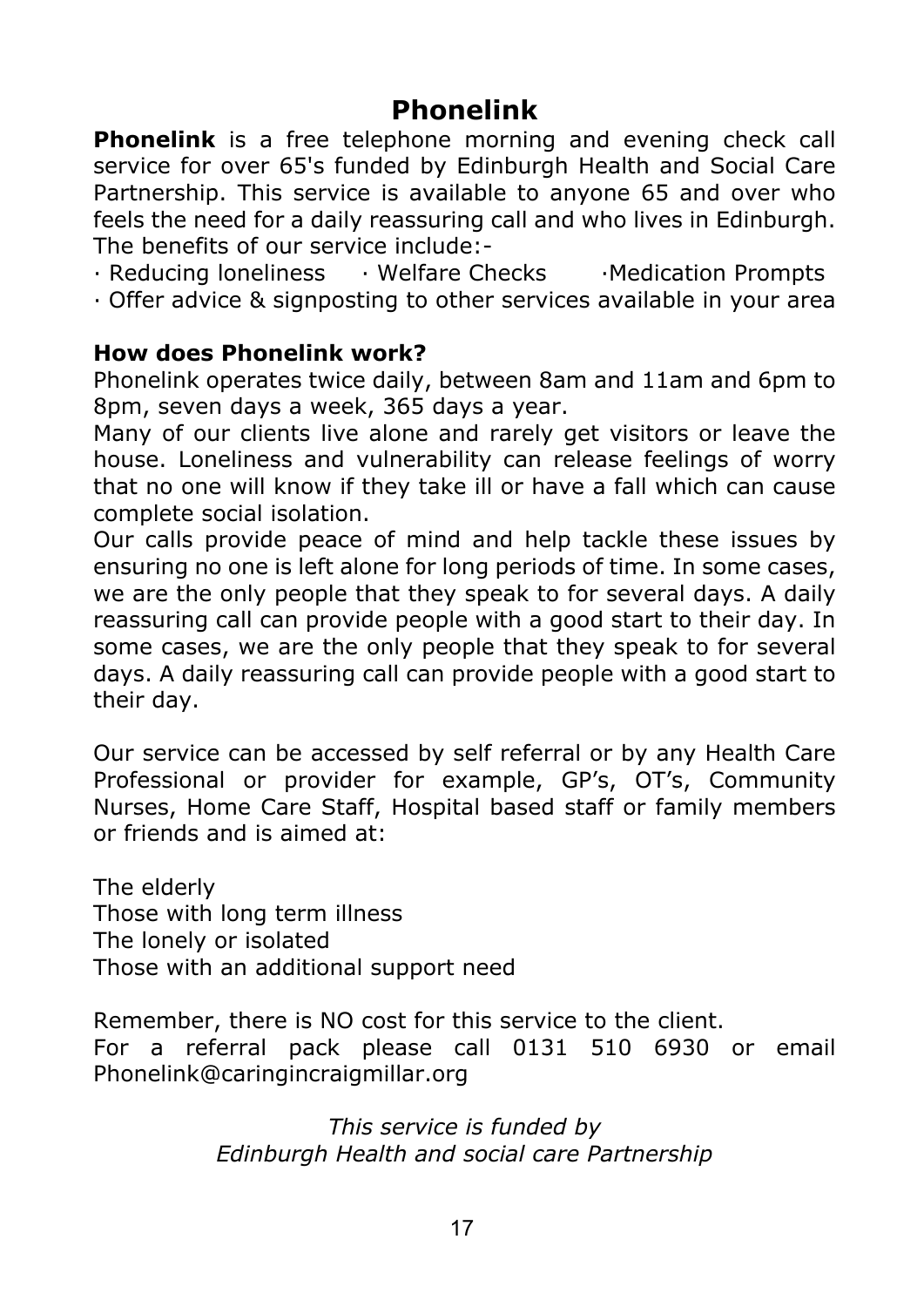## **Remembrance Comes From The Heart**

For Rebecca Sullivan, it was just a piece of homework. But the 13-year-old's ode to the fallen so moved workers at the Royal British Legion that it has been selected from thousands to lead the Armistice Day commemorations this Saturday.

Yesterday, the teenager said that she had gone from being "extremely nervous to just a bit nervous" at the prospect of reading her poem entitled "There Lie Forgotten Men" in front of a huge audience.

She had, she said, been inspired by images of dead soldiers in the First World War trenches during studies into the subject at Highlands School in north London.

"They were just lying there and nothing was happening apart from the bombs you could hear. In a way it makes you think, 'I am glad I am not there and feel very sorry for the people who were'," she said.

The youngster, who has never written verse before, was compared to First World War poets including Rupert Brooke by workers at the British Legion.

She seemed a bit confused by the suggestion: "That's amazing. I don't really know who these people are because they are from quite a while ago but it is really flattering. It really is quite weird. I thought it was just a piece of homework but everyone else said it really moves you."

It was her teacher, Caron Fitzgerald, who first spotted her talent and, having checked it was all Rebecca's work, passed it on to the Legion.

"Rebecca's poem was just different. I didn't have a thought when I was reading it, I had a feeling. It was very, very striking. I told her so and she just shrugged her shoulders."

Stuart Gendall, a director at the Legion, said that Rebecca's work was chosen from around 10,000 poems sent in as part of their school programme.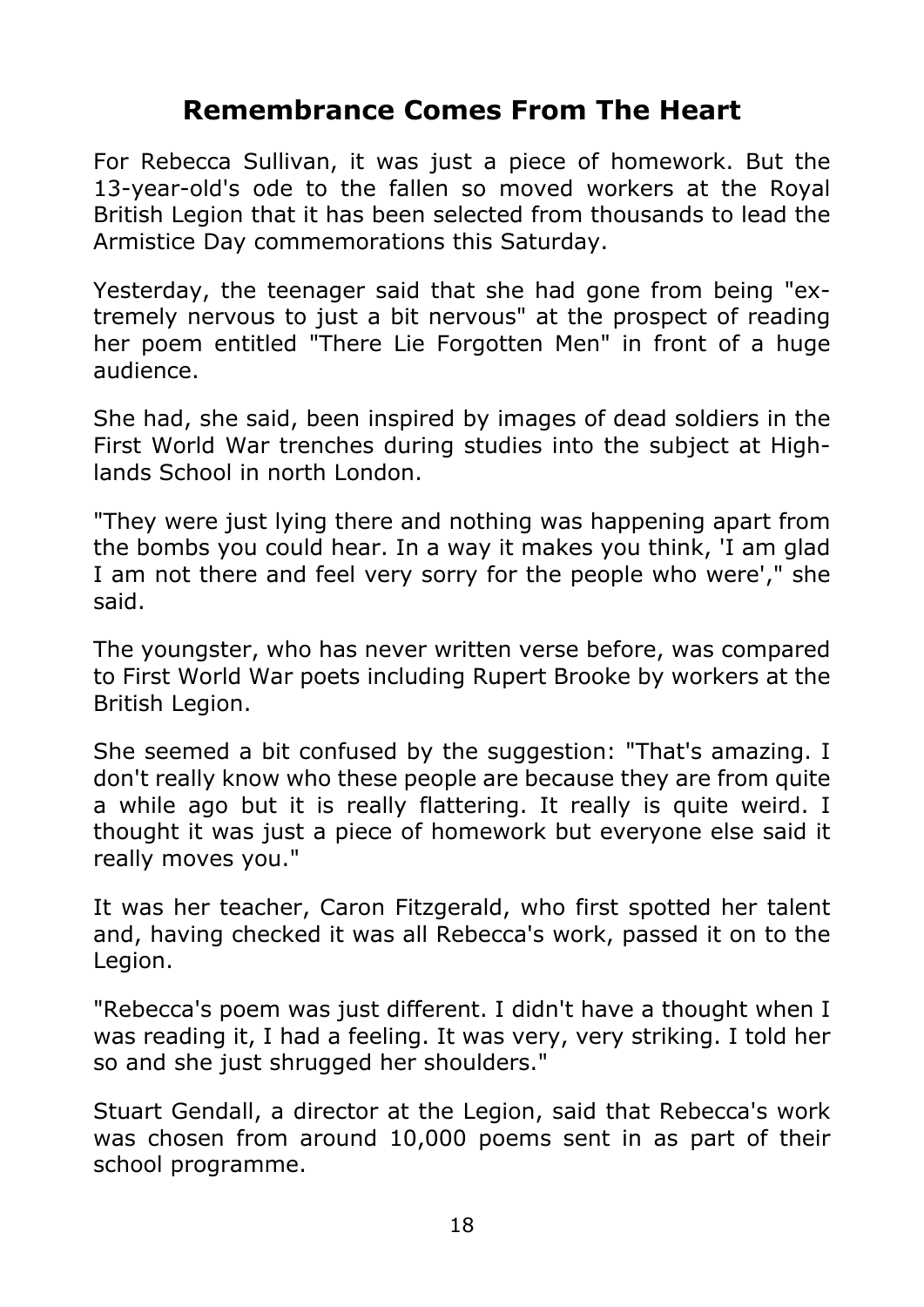# **AND FINALLY……**

**From 'There Lie Forgotten Men' She stands there alone At the edge of the silent place And she is shocked New wars brew and these forgotten men Will play no part in them The dead silence warn no ears but hers In great halls, in moments of great decision What they fought for is forsaken And by day's end new gravestones Appear on the blood red ground She finds what she seeks 'Sgt John Malley Age 27' His life brutally ended And she stands by his grave But he can give no answers And she weeps for him For the empty hole he left behind And for the new emptiness Soon to join the black chasm. And her tears join the flood. By Rebecca Sullivan**